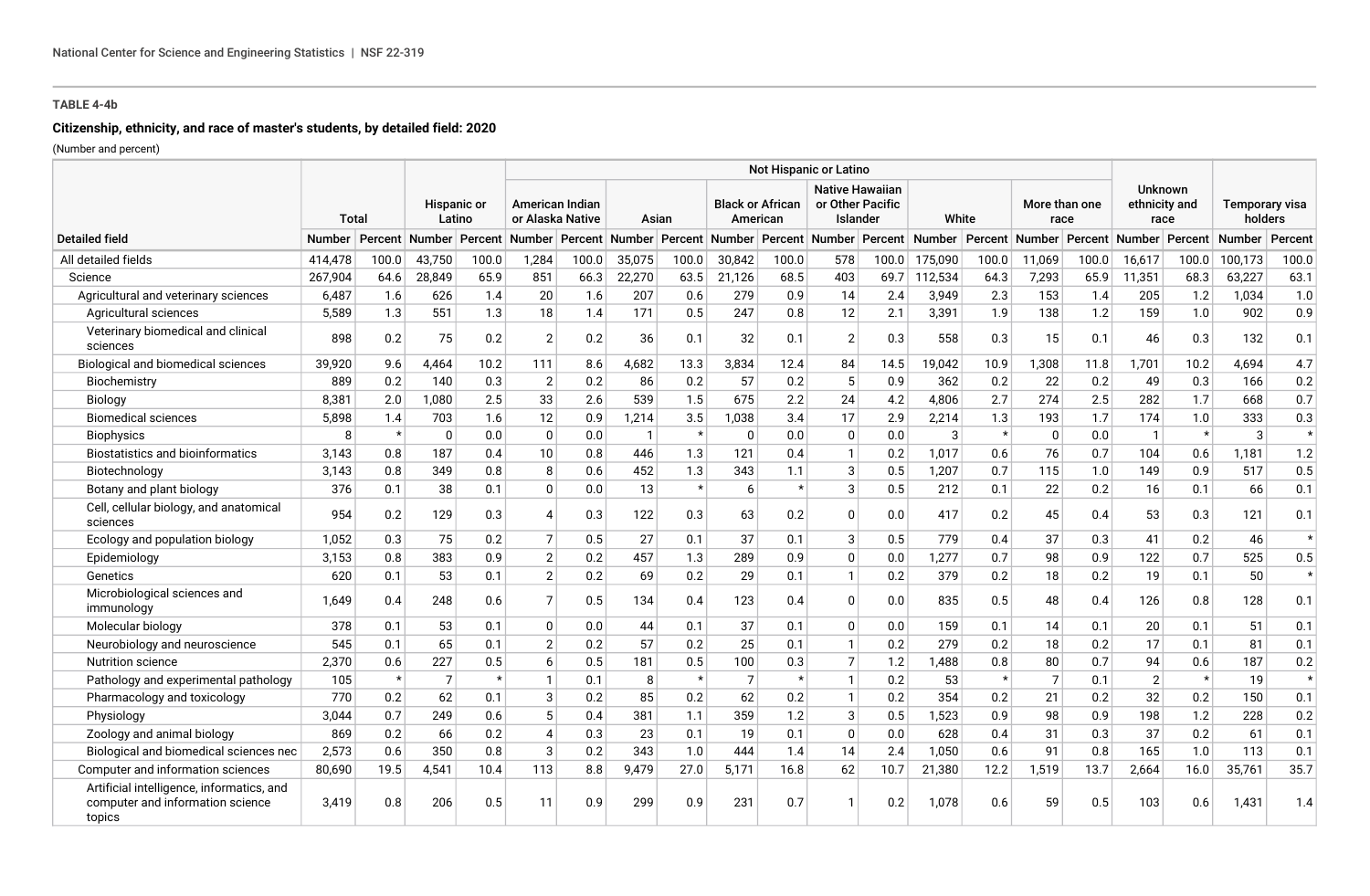# **Citizenship, ethnicity, and race of master's students, by detailed field: 2020**

|                                                              |               |              |       |                       |                 |                                     |       |         |       |                                     | Not Hispanic or Latino |                                                        |                                                                                                                                                                      |       |     |                       |     |                                         |        |                           |
|--------------------------------------------------------------|---------------|--------------|-------|-----------------------|-----------------|-------------------------------------|-------|---------|-------|-------------------------------------|------------------------|--------------------------------------------------------|----------------------------------------------------------------------------------------------------------------------------------------------------------------------|-------|-----|-----------------------|-----|-----------------------------------------|--------|---------------------------|
|                                                              |               | <b>Total</b> |       | Hispanic or<br>Latino |                 | American Indian<br>or Alaska Native |       | Asian   |       | <b>Black or African</b><br>American |                        | <b>Native Hawaiian</b><br>or Other Pacific<br>Islander |                                                                                                                                                                      | White |     | More than one<br>race |     | <b>Unknown</b><br>ethnicity and<br>race |        | Temporary visa<br>holders |
| <b>Detailed field</b>                                        | <b>Number</b> |              |       |                       |                 |                                     |       |         |       |                                     |                        |                                                        | Percent Number Percent Number Percent Number Percent Number Percent Number Percent Number Percent Number Percent Number Percent Number Percent Number Percent Number |       |     |                       |     |                                         |        | Percent                   |
| Computer and information sciences                            | 23,625        | 5.7          | 1,239 | 2.8                   | 20              | 1.6                                 | 3,461 | 9.9     | 811   | 2.6                                 | 13                     | 2.2                                                    | 6,737                                                                                                                                                                | 3.8   | 455 | 4.1                   | 427 | 2.6                                     | 10,462 | 10.4                      |
| Computer and information systems<br>security                 | 7,023         | 1.7          | 701   | 1.6                   | 21              | 1.6                                 | 795   | 2.3     | 1,305 | 4.2                                 | 12                     | 2.1                                                    | 2,582                                                                                                                                                                | 1.5   | 205 | 1.9                   | 402 | 2.4                                     | 1,000  | 1.0                       |
| Computer science                                             | 22,670        | 5.5          | 735   | 1.7                   | 16              | 1.2                                 | 2,388 | 6.8     | 507   | 1.6                                 | 8                      | 1.4                                                    | 4,022                                                                                                                                                                | 2.3   | 308 | 2.8                   | 753 | 4.5                                     | 13,933 | 13.9                      |
| Information science and studies                              | 11,671        | 2.8          | 818   | 1.9                   | 21              | 1.6                                 | 1,386 | 4.0     | 1,433 | 4.6                                 | 17                     | 2.9                                                    | 3,781                                                                                                                                                                | 2.2   | 239 | 2.2                   | 521 | 3.1                                     | 3,455  | 3.4                       |
| Information technology                                       | 5,618         | 1.4          | 428   | 1.0                   | 14              | 1.1                                 | 573   | 1.6     | 490   | 1.6                                 | 6                      | 1.0                                                    | 1,376                                                                                                                                                                | 0.8   | 140 | 1.3                   | 197 | 1.2                                     | 2,394  | 2.4                       |
| Computer and information sciences<br>nec                     | 6,664         | 1.6          | 414   | 0.9                   | 10              | 0.8                                 | 577   | 1.6     | 394   | 1.3                                 |                        | 0.9                                                    | 1.804                                                                                                                                                                | 1.0   | 113 | 1.0                   | 261 | 1.6                                     | 3.086  | 3.1                       |
| Geosciences, atmospheric sciences, and<br>ocean sciences     | 5,277         | 1.3          | 496   | 1.1                   | 17              | 1.3                                 | 141   | 0.4     | 148   | 0.5                                 | 7                      | 1.2                                                    | 3,703                                                                                                                                                                | 2.1   | 170 | 1.5                   | 179 | 1.1                                     | 416    | 0.4                       |
| Atmospheric sciences and<br>meteorology                      | 458           | 0.1          | 23    | 0.1                   | $\Omega$        | 0.0                                 | 9     | $\star$ | 17    | 0.1                                 | $\Omega$               | 0.0                                                    | 310                                                                                                                                                                  | 0.2   | 18  | 0.2                   | 17  | 0.1                                     | 64     | 0.1                       |
| Geological and earth sciences                                | 3,561         | 0.9          | 342   | 0.8                   | 17              | 1.3                                 | 92    | 0.3     | 101   | 0.3                                 | 3                      | 0.5                                                    | 2,514                                                                                                                                                                | 1.4   | 107 | 1.0                   | 99  | 0.6                                     | 286    | 0.3                       |
| Ocean and marine sciences                                    | 1,258         | 0.3          | 131   | 0.3                   | $\overline{0}$  | 0.0                                 | 40    | 0.1     | 30    | 0.1                                 | $\overline{4}$         | 0.7                                                    | 879                                                                                                                                                                  | 0.5   | 45  | 0.4                   | 63  | 0.4                                     | 66     | 0.1                       |
| Geosciences, atmospheric sciences,<br>and ocean sciences nec | ne            | ne           | ne    | ne                    | ne              | ne                                  | ne    | ne      | ne    | ne                                  | ne                     | ne                                                     | ne                                                                                                                                                                   | ne    | ne  | ne                    | ne  | ne                                      | ne     | ne                        |
| Mathematics and statistics                                   | 18,284        | 4.4          | 1,239 | 2.8                   | 23              | 1.8                                 | 1,742 | 5.0     | 573   | 1.9                                 | 9                      | 1.6                                                    | 5,904                                                                                                                                                                | 3.4   | 295 | 2.7                   | 572 | 3.4                                     | 7,927  | 7.9                       |
| Applied mathematics                                          | 6,678         | 1.6          | 359   | 0.8                   | $5\phantom{.0}$ | 0.4                                 | 486   | 1.4     | 146   | 0.5                                 | $\mathbf{1}$           | 0.2                                                    | 1,488                                                                                                                                                                | 0.8   | 94  | 0.8                   | 210 | 1.3                                     | 3,889  | 3.9                       |
| <b>Mathematics</b>                                           | 4,380         | 1.1          | 493   | 1.1                   | 13              | 1.0                                 | 314   | 0.9     | 227   | 0.7                                 | 3                      | 0.5                                                    | 2,266                                                                                                                                                                | 1.3   | 94  | 0.8                   | 158 | 1.0                                     | 812    | 0.8                       |
| <b>Statistics</b>                                            | 7,226         | 1.7          | 387   | 0.9                   | 5               | 0.4                                 | 942   | 2.7     | 200   | 0.6                                 | 5                      | 0.9                                                    | 2,150                                                                                                                                                                | 1.2   | 107 | 1.0                   | 204 | 1.2                                     | 3,226  | 3.2                       |
| Multidisciplinary and interdisciplinary<br>studies           | 10,980        | 2.6          | 1,084 | 2.5                   | 20              | 1.6                                 | 1,038 | 3.0     | 746   | 2.4                                 | 11                     | 1.9                                                    | 4,432                                                                                                                                                                | 2.5   | 293 | 2.6                   | 388 | 2.3                                     | 2,968  | 3.0                       |
| Biological and physical sciences                             | 993           | 0.2          | 124   | 0.3                   | $\overline{2}$  | 0.2                                 | 156   | 0.4     | 77    | 0.2                                 | 3                      | 0.5                                                    | 405                                                                                                                                                                  | 0.2   | 31  | 0.3                   | 87  | 0.5                                     | 108    | 0.1                       |
| Computational science                                        | 1,968         | 0.5          | 118   | 0.3                   | $\mathbf{1}$    | 0.1                                 | 215   | 0.6     | 63    | 0.2                                 | $\mathbf{1}$           | 0.2                                                    | 756                                                                                                                                                                  | 0.4   | 35  | 0.3                   | 33  | 0.2                                     | 746    | 0.7                       |
| Data science and data analytics                              | 2,124         | 0.5          | 137   | 0.3                   | $\overline{2}$  | 0.2                                 | 207   | 0.6     | 90    | 0.3                                 | 2                      | 0.3                                                    | 635                                                                                                                                                                  | 0.4   | 40  | 0.4                   | 56  | 0.3                                     | 955    | 1.0                       |
| International and global studies                             | 1,341         | 0.3          | 254   | 0.6                   | 4               | 0.3                                 | 105   | 0.3     | 118   | 0.4                                 | $\mathbf{0}$           | 0.0                                                    | 615                                                                                                                                                                  | 0.4   | 54  | 0.5                   | 36  | 0.2                                     | 155    | 0.2                       |
| Multidisciplinary and interdisciplinary<br>studies nec       | 4,554         | 1.1          | 451   | 1.0                   | 11              | 0.9                                 | 355   | 1.0     | 398   | 1.3                                 | 5                      | 0.9                                                    | 2.021                                                                                                                                                                | 1.2   | 133 | 1.2                   | 176 | 1.1                                     | 1.004  | 1.0                       |
| Natural resources and conservation                           | 8,793         | 2.1          | 858   | 2.0                   | 88              | 6.9                                 | 269   | 0.8     | 248   | 0.8                                 | 30                     | 5.2                                                    | 6,040                                                                                                                                                                | 3.4   | 306 | 2.8                   | 267 | 1.6                                     | 687    | 0.7                       |
| Environmental science and studies                            | 4,067         | 1.0          | 493   | 1.1                   | 41              | 3.2                                 | 155   | 0.4     | 115   | 0.4                                 | 21                     | 3.6                                                    | 2,606                                                                                                                                                                | 1.5   | 136 | 1.2                   | 133 | 0.8                                     | 367    | 0.4                       |
| Forestry, natural resources, and<br>conservation             | 4,726         | 1.1          | 365   | 0.8                   | 47              | 3.7                                 | 114   | 0.3     | 133   | 0.4                                 | 9                      | 1.6                                                    | 3,434                                                                                                                                                                | 2.0   | 170 | 1.5                   | 134 | 0.8                                     | 320    | 0.3                       |
| <b>Physical sciences</b>                                     | 6,275         | 1.5          | 757   | 1.7                   | 24              | 1.9                                 | 455   | 1.3     | 338   | 1.1                                 | 3                      | 0.5                                                    | 2,978                                                                                                                                                                | 1.7   | 177 | 1.6                   | 188 | 1.1                                     | 1,355  | 1.4                       |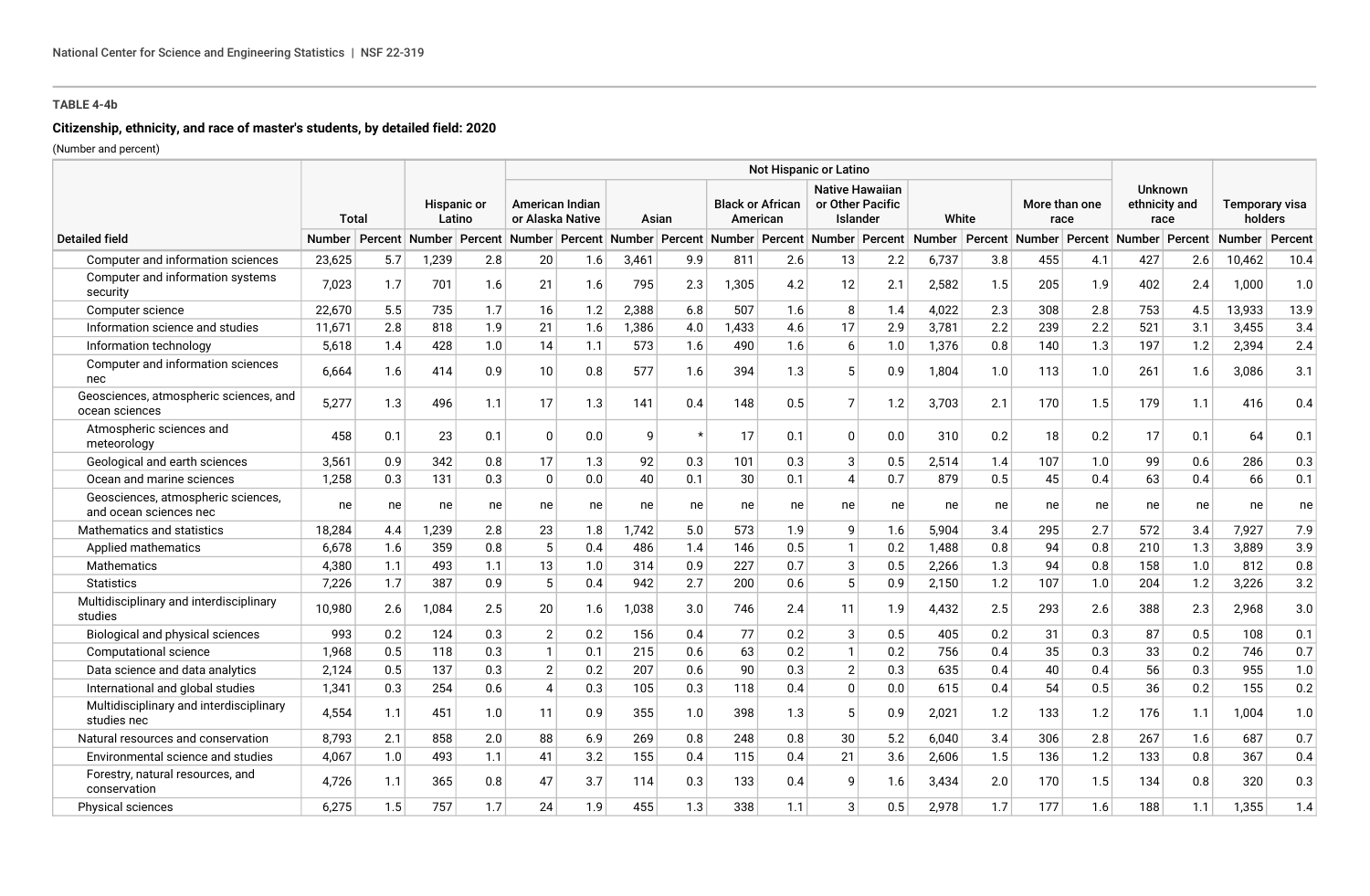## **Citizenship, ethnicity, and race of master's students, by detailed field: 2020**

|                                                          | Not Hispanic or Latino |                                                                                                                                                                      |       |                              |                  |                                            |       |         |       |                                     |                |                                                        |        |       |       |                       |       |                                  |                 |                           |  |
|----------------------------------------------------------|------------------------|----------------------------------------------------------------------------------------------------------------------------------------------------------------------|-------|------------------------------|------------------|--------------------------------------------|-------|---------|-------|-------------------------------------|----------------|--------------------------------------------------------|--------|-------|-------|-----------------------|-------|----------------------------------|-----------------|---------------------------|--|
| <b>Total</b>                                             |                        |                                                                                                                                                                      |       | <b>Hispanic or</b><br>Latino |                  | <b>American Indian</b><br>or Alaska Native |       | Asian   |       | <b>Black or African</b><br>American |                | <b>Native Hawaiian</b><br>or Other Pacific<br>Islander |        | White |       | More than one<br>race |       | Unknown<br>ethnicity and<br>race |                 | Temporary visa<br>holders |  |
| <b>Detailed field</b>                                    | <b>Number</b>          | Percent Number Percent Number Percent Number Percent Number Percent Number Percent Number Percent Number Percent Number Percent Number Percent Number Percent Number |       |                              |                  |                                            |       |         |       |                                     |                |                                                        |        |       |       |                       |       |                                  |                 | Percent                   |  |
| Astronomy and astrophysics                               | 76                     | $\star$                                                                                                                                                              | 10    |                              | 0                | 0.0                                        | 10    |         |       |                                     | 0              | 0.0                                                    | 36     |       | 5     |                       | 4     |                                  | 6               | $\star$                   |  |
| Chemistry                                                | 3,096                  | 0.7                                                                                                                                                                  | 431   | 1.0                          | 10               | 0.8                                        | 257   | 0.7     | 214   | 0.7                                 | $\mathbf{1}$   | 0.2                                                    | 1,413  | 0.8   | 70    | 0.6                   | 94    | 0.6                              | 606             | 0.6                       |  |
| Materials sciences                                       | 464                    | 0.1                                                                                                                                                                  | 41    | 0.1                          | $\mathbf{1}$     | 0.1                                        | 43    | 0.1     | 15    | $\star$                             | $\mathbf 0$    | 0.0                                                    | 133    | 0.1   | 5     |                       | 3     | $\star$                          | 223             | 0.2                       |  |
| Physics                                                  | 2.141                  | 0.5                                                                                                                                                                  | 245   | 0.6                          | 12               | 0.9                                        | 125   | 0.4     | 82    | 0.3                                 | $\overline{2}$ | 0.3                                                    | 1,070  | 0.6   | 72    | 0.7                   | 63    | 0.4                              | 470             | 0.5                       |  |
| Physical sciences nec                                    | 498                    | 0.1                                                                                                                                                                  | 30    | 0.1                          |                  | 0.1                                        | 20    | 0.1     | 22    | 0.1                                 | $\Omega$       | 0.0                                                    | 326    | 0.2   | 25    | 0.2                   | 24    | 0.1                              | 50              | $\star$                   |  |
| Psychology                                               | 47,279                 | 11.4                                                                                                                                                                 | 8,978 | 20.5                         | 205              | 16.0                                       | 2,180 | 6.2     | 5,425 | 17.6                                | 103            | 17.8                                                   | 23,932 | 13.7  | 1,688 | 15.2                  | 3,199 | 19.3                             | 1,569           | 1.6                       |  |
| Applied psychology                                       | 17,673                 | 4.3                                                                                                                                                                  | 3,779 | 8.6                          | 51               | 4.0                                        | 897   | 2.6     | 1,600 | 5.2                                 | 38             | 6.6                                                    | 9,083  | 5.2   | 604   | 5.5                   | 1,102 | 6.6                              | 519             | 0.5                       |  |
| Clinical psychology                                      | 3,480                  | 0.8                                                                                                                                                                  | 749   | 1.7                          | 11               | 0.9                                        | 200   | 0.6     | 265   | 0.9                                 | 16             | 2.8                                                    | 1,681  | 1.0   | 166   | 1.5                   | 257   | 1.5                              | 135             | 0.1                       |  |
| Counseling psychology                                    | 15,979                 | 3.9                                                                                                                                                                  | 2,840 | 6.5                          | 99               | 7.7                                        | 534   | 1.5     | 2,450 | 7.9                                 | 33             | 5.7                                                    | 7,732  | 4.4   | 531   | 4.8                   | 1,516 | 9.1                              | 244             | 0.2                       |  |
| Human development                                        | 1,499                  | 0.4                                                                                                                                                                  | 190   | 0.4                          | 3                | 0.2                                        | 65    | 0.2     | 145   | 0.5                                 | 3              | 0.5                                                    | 914    | 0.5   | 46    | 0.4                   | 66    | 0.4                              | 67              | 0.1                       |  |
| Psychology, general                                      | 6,826                  | 1.6                                                                                                                                                                  | 1.145 | 2.6                          | 31               | 2.4                                        | 346   | 1.0     | 798   | 2.6                                 | 10             | 1.7                                                    | 3,698  | 2.1   | 290   | 2.6                   | 193   | 1.2                              | 315             | 0.3                       |  |
| Research and experimental psychology                     | 1,822                  | 0.4                                                                                                                                                                  | 275   | 0.6                          | 10               | 0.8                                        | 138   | 0.4     | 167   | 0.5                                 | 3              | 0.5                                                    | 824    | 0.5   | 51    | 0.5                   | 65    | 0.4                              | 289             | 0.3                       |  |
| Social sciences                                          | 43,919                 | 10.6                                                                                                                                                                 | 5,806 | 13.3                         | 230              | 17.9                                       | 2,077 | 5.9     | 4,364 | 14.1                                | 80             | 13.8                                                   | 21,174 | 12.1  | 1,384 | 12.5                  | 1,988 | 12.0                             | 6,816           | 6.8                       |  |
| Agricultural and natural resource<br>economics           | 603                    | 0.1                                                                                                                                                                  | 45    | 0.1                          | $\boldsymbol{4}$ | 0.3                                        | g     | $\star$ | 14    |                                     | $\mathbf{0}$   | 0.0                                                    | 318    | 0.2   | 13    | 0.1                   | 12    | 0.1                              | 188             | 0.2                       |  |
| Anthropology                                             | 2,167                  | 0.5                                                                                                                                                                  | 297   | 0.7                          | 23               | 1.8                                        | 55    | 0.2     | 82    | 0.3                                 | $\Omega$       | 0.0                                                    | 1,436  | 0.8   | 100   | 0.9                   | 92    | 0.6                              | 82              | 0.1                       |  |
| Area, ethnic, cultural, gender, and group<br>studies     | 2,642                  | 0.6                                                                                                                                                                  | 521   | 1.2                          | 60               | 4.7                                        | 153   | 0.4     | 232   | 0.8                                 | 23             | 4.0                                                    | 994    | 0.6   | 132   | 1.2                   | 100   | 0.6                              | 427             | 0.4                       |  |
| Criminal justice and safety studies                      | 5.674                  | 1.4                                                                                                                                                                  | 872   | 2.0                          | 26               | 2.0                                        | 135   | 0.4     | 1,223 | 4.0                                 | 12             | 2.1                                                    | 2.763  | 1.6   | 197   | 1.8                   | 359   | 2.2                              | 87              | 0.1                       |  |
| Criminology                                              | 1,308                  | 0.3                                                                                                                                                                  | 267   | 0.6                          | 6                | 0.5                                        | 43    | 0.1     | 184   | 0.6                                 | $\overline{2}$ | 0.3                                                    | 667    | 0.4   | 52    | 0.5                   | 52    | 0.3                              | 35 <sup>5</sup> | $\star$                   |  |
| Economics (except agricultural and<br>natural resource)  | 6.114                  | 1.5                                                                                                                                                                  | 451   | 1.0                          | 11               | 0.9                                        | 349   | 1.0     | 227   | 0.7                                 | 10             | 1.7                                                    | 1,954  | 1.1   | 97    | 0.9                   | 164   | 1.0                              | 2,851           | 2.8                       |  |
| Geography and cartography                                | 2.745                  | 0.7                                                                                                                                                                  | 279   | 0.6                          | 25               | 1.9                                        | 101   | 0.3     | 105   | 0.3                                 | 3              | 0.5                                                    | 1,778  | 1.0   | 85    | 0.8                   | 92    | 0.6                              | 277             | 0.3                       |  |
| International relations and national<br>security studies | 7,322                  | 1.8                                                                                                                                                                  | 895   | 2.0                          | 14               | 1.1                                        | 380   | 1.1     | 579   | 1.9                                 | 13             | 2.2                                                    | 3,778  | 2.2   | 238   | 2.2                   | 504   | 3.0                              | 921             | 0.9                       |  |
| Linguistics                                              | 1,164                  | 0.3                                                                                                                                                                  | 165   | 0.4                          | 12               | 0.9                                        | 83    | 0.2     | 43    | 0.1                                 | $\overline{2}$ | 0.3                                                    | 574    | 0.3   | 38    | 0.3                   | 58    | 0.3                              | 189             | $0.2\,$                   |  |
| Political science and government                         | 3,072                  | 0.7                                                                                                                                                                  | 477   | 1.1                          | 12               | 0.9                                        | 119   | 0.3     | 287   | 0.9                                 | 5              | 0.9                                                    | 1,655  | 0.9   | 100   | 0.9                   | 128   | 0.8                              | 289             | 0.3                       |  |
| Public policy analysis                                   | 6,352                  | 1.5                                                                                                                                                                  | 718   | 1.6                          | 22               | 1.7                                        | 451   | 1.3     | 557   | 1.8                                 | 8              | 1.4                                                    | 3,092  | 1.8   | 167   | 1.5                   | 243   | 1.5                              | 1,094           | 1.1                       |  |
| Sociology and population studies                         | 2,342                  | 0.6                                                                                                                                                                  | 531   | 1.2                          | 8                | 0.6                                        | 79    | 0.2     | 370   | 1.2                                 | $\mathbf{1}$   | 0.2                                                    | 1,024  | 0.6   | 95    | 0.9                   | 80    | 0.5                              | 154             | 0.2                       |  |
| Urban studies and affairs                                | 907                    | 0.2                                                                                                                                                                  | 126   | 0.3                          | $\mathbf 0$      | 0.0                                        | 59    | 0.2     | 161   | 0.5                                 | $\mathbf 0$    | 0.0                                                    | 458    | 0.3   | 22    | 0.2                   | 26    | 0.2                              | 55              | 0.1                       |  |
| Social sciences, other                                   | 1,507                  | 0.4                                                                                                                                                                  | 162   | 0.4                          | $\overline{7}$   | 0.5                                        | 61    | 0.2     | 300   | 1.0                                 | $\mathbf{1}$   | 0.2                                                    | 683    | 0.4   | 48    | 0.4                   | 78    | 0.5                              | 167             | 0.2                       |  |
| Engineering                                              | 86,450                 | 20.9                                                                                                                                                                 | 6.704 | 15.3                         | 160              | 12.5                                       | 7,628 | 21.7    | 2,952 | 9.6                                 | 71             | 12.3                                                   | 31.783 | 18.2  | 1.949 | 17.6                  | 2,396 | 14.4                             | 32,807          | 32.8                      |  |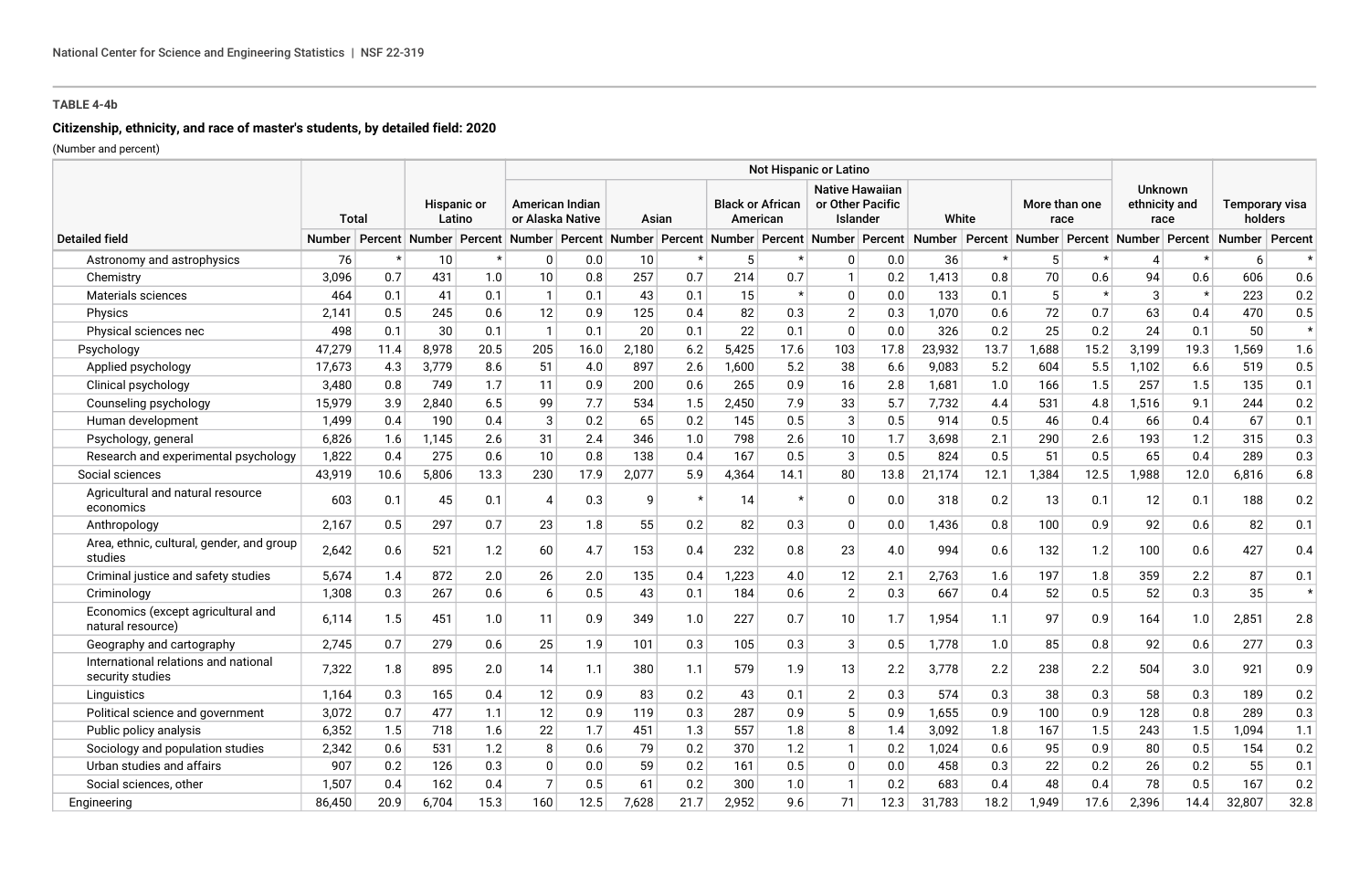# **Citizenship, ethnicity, and race of master's students, by detailed field: 2020**

|                                                                           |        |              |       |                              |                |                                     |       |         |       |                                     | Not Hispanic or Latino |                                                        |        |       |       |                       |                |                                         |                                                                                                                                                                                                                   |                                  |
|---------------------------------------------------------------------------|--------|--------------|-------|------------------------------|----------------|-------------------------------------|-------|---------|-------|-------------------------------------|------------------------|--------------------------------------------------------|--------|-------|-------|-----------------------|----------------|-----------------------------------------|-------------------------------------------------------------------------------------------------------------------------------------------------------------------------------------------------------------------|----------------------------------|
|                                                                           |        | <b>Total</b> |       | <b>Hispanic or</b><br>Latino |                | American Indian<br>or Alaska Native |       | Asian   |       | <b>Black or African</b><br>American |                        | <b>Native Hawaiian</b><br>or Other Pacific<br>Islander |        | White |       | More than one<br>race |                | <b>Unknown</b><br>ethnicity and<br>race |                                                                                                                                                                                                                   | <b>Temporary visa</b><br>holders |
| <b>Detailed field</b>                                                     |        |              |       |                              |                |                                     |       |         |       |                                     |                        |                                                        |        |       |       |                       |                |                                         | Number Percent Number Percent Number Percent Number Percent Number Percent Number Percent Number Percent Number Percent Number Percent Number Percent Number Percent Number Percent Number Percent Number Percent |                                  |
| Aerospace, aeronautical, and<br>astronautical engineering                 | 4,326  | 1.0          | 416   | 1.0                          | 10             | 0.8                                 | 425   | 1.2     | 115   | 0.4                                 |                        | 0.9                                                    | 2,479  | 1.4   | 158   | 1.4                   | 144            | 0.9                                     | 574                                                                                                                                                                                                               | 0.6                              |
| Biological, biomedical, and biosystems<br>engineering                     | 4,536  | 1.1          | 383   | 0.9                          |                | 0.5                                 | 688   | 2.0     | 188   | 0.6                                 | Δ                      | 0.7                                                    | 1,713  | 1.0   | 153   | 1.4                   | 167            | 1.0                                     | 1,233                                                                                                                                                                                                             | 1.2                              |
| Chemical, petroleum, and chemical-<br>related engineering                 | 2,942  | 0.7          | 199   | 0.5                          | 4              | 0.3                                 | 261   | 0.7     | 112   | 0.4                                 | 1                      | 0.2                                                    | 952    | 0.5   | 69    | 0.6                   | 78             | 0.5                                     | 1,266                                                                                                                                                                                                             | 1.3                              |
| Chemical engineering                                                      | 2,426  | 0.6          | 167   | 0.4                          | $\overline{2}$ | 0.2                                 | 237   | 0.7     | 88    | 0.3                                 | $\mathbf{1}$           | 0.2                                                    | 845    | 0.5   | 57    | 0.5                   | 64             | 0.4                                     | 965                                                                                                                                                                                                               | 1.0                              |
| Petroleum engineering                                                     | 516    | 0.1          | 32    | 0.1                          | $\overline{2}$ | 0.2                                 | 24    | 0.1     | 24    | 0.1                                 | $\Omega$               | 0.0                                                    | 107    | 0.1   | 12    | 0.1                   | 14             | 0.1                                     | 301                                                                                                                                                                                                               | 0.3                              |
| Civil, environmental, transportation and<br>related engineering fields    | 10.819 | 2.6          | 1.103 | 2.5                          | 36             | 2.8                                 | 817   | 2.3     | 347   | 1.1                                 | 14                     | 2.4                                                    | 4,413  | 2.5   | 261   | 2.4                   | 348            | 2.1                                     | 3,480                                                                                                                                                                                                             | 3.5                              |
| Civil engineering                                                         | 8,703  | 2.1          | 901   | 2.1                          | 28             | 2.2                                 | 670   | 1.9     | 268   | 0.9                                 | 11                     | 1.9                                                    | 3,512  | 2.0   | 210   | 1.9                   | 275            | 1.7                                     | 2,828                                                                                                                                                                                                             | 2.8                              |
| Architectural, environmental,<br>construction and surveying engineering   | 2,116  | 0.5          | 202   | 0.5                          | 8              | 0.6                                 | 147   | 0.4     | 79    | 0.3                                 | 3                      | 0.5                                                    | 901    | 0.5   | 51    | 0.5                   | 73             | 0.4                                     | 652                                                                                                                                                                                                               | 0.7                              |
| Electrical, electronics, communications<br>and computer engineering       | 25,312 | 6.1          | 1,460 | 3.3                          | 28             | 2.2                                 | 2,346 | 6.7     | 674   | 2.2                                 | 7                      | 1.2                                                    | 6,217  | 3.6   | 434   | 3.9                   | 583            | 3.5                                     | 13,563                                                                                                                                                                                                            | 13.5                             |
| Electrical, electronics, and<br>communications engineering                | 16,746 | 4.0          | 1,048 | 2.4                          | 20             | 1.6                                 | 1,577 | 4.5     | 456   | 1.5                                 | 3                      | 0.5                                                    | 4,658  | 2.7   | 310   | 2.8                   | 426            | 2.6                                     | 8,248                                                                                                                                                                                                             | 8.2                              |
| Computer engineering                                                      | 8,566  | 2.1          | 412   | 0.9                          | 8              | 0.6                                 | 769   | 2.2     | 218   | 0.7                                 | $\boldsymbol{\Delta}$  | 0.7                                                    | 1,559  | 0.9   | 124   | 1.1                   | 157            | 0.9                                     | 5,315                                                                                                                                                                                                             | 5.3                              |
| Industrial, manufacturing, systems<br>engineering and operations research | 11,030 | 2.7          | 1,024 | 2.3                          | 17             | 1.3                                 | 798   | 2.3     | 488   | 1.6                                 | 16                     | 2.8                                                    | 4,011  | 2.3   | 196   | 1.8                   | 327            | 2.0                                     | 4,153                                                                                                                                                                                                             | 4.1                              |
| Industrial and manufacturing<br>engineering                               | 5.569  | 1.3          | 500   | 1.1                          | 6              | 0.5                                 | 284   | 0.8     | 167   | 0.5                                 | 6                      | 1.0                                                    | 1,347  | 0.8   | 68    | 0.6                   | 89             | 0.5                                     | 3,102                                                                                                                                                                                                             | 3.1                              |
| Systems engineering and operations<br>research                            | 5.461  | 1.3          | 524   | 1.2                          | 11             | 0.9                                 | 514   | 1.5     | 321   | 1.0                                 | 10                     | 1.7                                                    | 2,664  | 1.5   | 128   | 1.2                   | 238            | 1.4                                     | 1,051                                                                                                                                                                                                             | 1.0                              |
| Mechanical engineering                                                    | 14,305 | 3.5          | 1,262 | 2.9                          | 24             | 1.9                                 | 1,220 | 3.5     | 336   | 1.1                                 | 8                      | 1.4                                                    | 5,986  | 3.4   | 341   | 3.1                   | 380            | 2.3                                     | 4,748                                                                                                                                                                                                             | 4.7                              |
| Metallurgical, mining, materials and<br>related engineering fields        | 2.299  | 0.6          | 160   | 0.4                          | $\Delta$       | 0.3                                 | 198   | 0.6     | 65    | 0.2                                 | $\mathfrak{p}$         | 0.3                                                    | 945    | 0.5   | 66    | 0.6                   | 54             | 0.3                                     | 805                                                                                                                                                                                                               | 0.8                              |
| Other engineering                                                         | 10,881 | 2.6          | 697   | 1.6                          | 30             | 2.3                                 | 875   | 2.5     | 627   | 2.0                                 | 14                     | 2.4                                                    | 5,067  | 2.9   | 271   | 2.4                   | 315            | 1.9                                     | 2,985                                                                                                                                                                                                             | 3.0                              |
| Agricultural engineering                                                  | 404    | 0.1          | 22    | 0.1                          | $\mathbf{1}$   | 0.1                                 | 28    | 0.1     | 8     |                                     | $\Omega$               | 0.0                                                    | 212    | 0.1   | 11    | 0.1                   | $\overline{7}$ |                                         | 115                                                                                                                                                                                                               | 0.1                              |
| Engineering mechanics, physics, and<br>science                            | 740    | 0.2          | 32    | 0.1                          | $\overline{2}$ | 0.2                                 | 67    | 0.2     | 29    | 0.1                                 | $\mathbf{1}$           | 0.2                                                    | 325    | 0.2   | 20    | 0.2                   | 18             | 0.1                                     | 246                                                                                                                                                                                                               | 0.2                              |
| Nuclear engineering                                                       | 441    | 0.1          | 40    | 0.1                          | 2              | 0.2                                 | 17    | $\star$ | 11    | $\star$                             | $\mathbf{0}$           | 0.0                                                    | 254    | 0.1   | 14    | 0.1                   | 13             | 0.1                                     | 90                                                                                                                                                                                                                | 0.1                              |
| Engineering, other                                                        | 9,296  | 2.2          | 603   | 1.4                          | 25             | 1.9                                 | 763   | 2.2     | 579   | 1.9                                 | 13                     | 2.2                                                    | 4,276  | 2.4   | 226   | 2.0                   | 277            | 1.7                                     | 2,534                                                                                                                                                                                                             | 2.5                              |
| Health                                                                    | 60,124 | 14.5         | 8,197 | 18.7                         | 273            | 21.3                                | 5,177 | 14.8    | 6,764 | 21.9                                | 104                    | 18.0                                                   | 30,773 | 17.6  | 1,827 | 16.5                  | 2,870          | 17.3                                    | 4,139                                                                                                                                                                                                             | 4.1                              |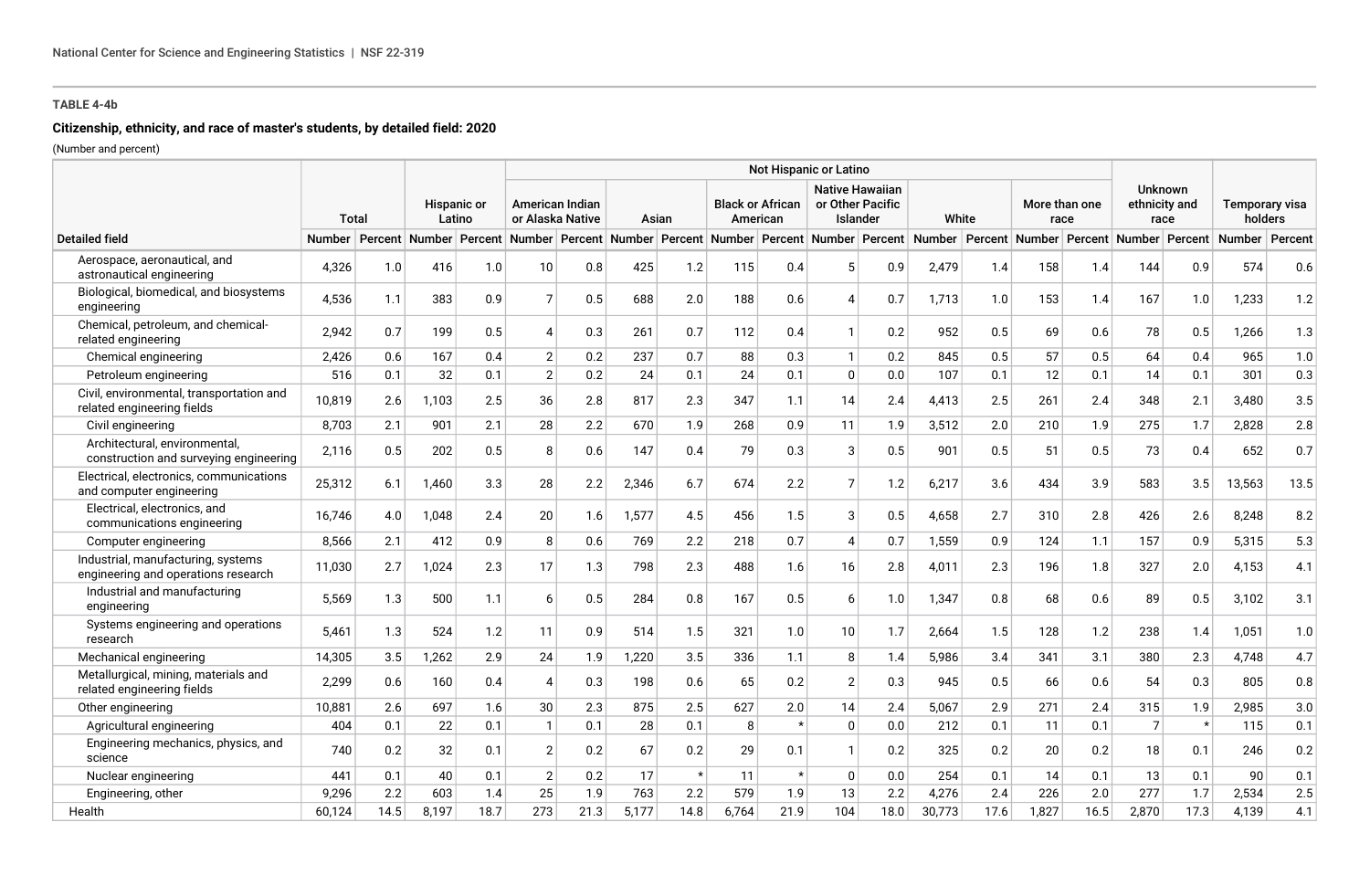### **Citizenship, ethnicity, and race of master's students, by detailed field: 2020**

(Number and percent)

|                                                                           |        |     |       |                       | Not Hispanic or Latino              |      |                                                                                           |     |       |                                     |                |                                                        |        |      |                                     |     |                                  |         |                                  |         |
|---------------------------------------------------------------------------|--------|-----|-------|-----------------------|-------------------------------------|------|-------------------------------------------------------------------------------------------|-----|-------|-------------------------------------|----------------|--------------------------------------------------------|--------|------|-------------------------------------|-----|----------------------------------|---------|----------------------------------|---------|
|                                                                           | Total  |     |       | Hispanic or<br>Latino | American Indian<br>or Alaska Native |      | Asian                                                                                     |     |       | <b>Black or African</b><br>American |                | <b>Native Hawaiian</b><br>or Other Pacific<br>Islander | White  |      | More than one<br>race               |     | Unknown<br>ethnicity and<br>race |         | <b>Temporary visa</b><br>holders |         |
| <b>Detailed field</b>                                                     |        |     |       |                       |                                     |      | Number Percent Number Percent Number Percent Number Percent Number Percent Number Percent |     |       |                                     |                |                                                        | Number |      | Percent   Number   Percent   Number |     |                                  | Percent | <b>Number</b>                    | Percent |
| Clinical medicine <sup>a</sup>                                            | 29,748 | 7.2 | 4,132 | 9.4                   | 185                                 | 14.4 | 3,181                                                                                     | 9.1 | 4,511 | 14.6                                | 57             | 9.9                                                    | 12,672 | 7.2  | 991                                 | 9.0 | 1,662                            | 10.0    | 2,357                            | 2.4     |
| Medical clinical sciences and clinical<br>and medical laboratory sciences | 927    | 0.2 | 76    | 0.2                   | 3                                   | 0.2  | 168                                                                                       | 0.5 | 61    | 0.2                                 | 3              | 0.5                                                    | 381    | 0.2  | 25                                  | 0.2 | 74                               | 0.4     | 136                              | 0.1     |
| Public health                                                             | 28,821 | 7.0 | 4,056 | 9.3                   | 182                                 | 14.2 | 3,013                                                                                     | 8.6 | 4,450 | 14.4                                | 54             | 9.3                                                    | 12,291 | 7.0  | 966                                 | 8.7 | 1,588                            | 9.6     | 2,221                            | 2.2     |
| Anesthesiology                                                            | ne     | ne  | ne    | ne                    | ne                                  | ne   | ne                                                                                        | ne  | ne    | ne                                  | ne             | ne                                                     | ne     | ne   | ne                                  | ne  | ne                               | ne      | ne                               | ne      |
| Cardiology and cardiovascular disease                                     | ne     | ne  | ne    | ne                    | ne                                  | ne   | ne                                                                                        | ne  | ne    | ne                                  | ne             | ne                                                     | ne     | ne   | ne                                  | ne  | ne                               | ne      | ne                               | ne      |
| Endocrinology, diabetes, and<br>metabolism                                | ne     | ne  | ne    | ne                    | ne                                  | ne   | ne                                                                                        | ne  | ne    | ne                                  | ne             | ne                                                     | ne     | ne   | ne                                  | ne  | ne                               | ne      | ne                               | ne      |
| Gastroenterology                                                          | ne     | ne  | ne    | ne                    | ne                                  | ne   | ne                                                                                        | ne  | ne    | ne                                  | ne             | ne                                                     | ne     | ne   | ne                                  | ne  | ne                               | ne      | ne                               | ne      |
| Hematology                                                                | ne     | ne  | ne    | ne                    | ne                                  | ne   | ne                                                                                        | ne  | ne    | ne                                  | ne             | ne                                                     | ne     | ne   | ne                                  | ne  | ne                               | ne      | ne                               | ne      |
| Neurology and neurosurgery                                                | ne     | ne  | ne    | ne                    | ne                                  | ne   | ne                                                                                        | ne  | ne    | ne                                  | ne             | ne                                                     | ne     | ne   | ne                                  | ne  | ne                               | ne      | ne                               | ne      |
| Obstetrics and gynecology                                                 | ne     | ne  | ne    | ne                    | ne                                  | ne   | ne                                                                                        | ne  | ne    | ne                                  | ne             | ne                                                     | ne     | ne   | ne                                  | ne  | ne                               | ne      | ne                               | ne      |
| Oncology and cancer research                                              | ne     | ne  | ne    | ne                    | ne                                  | ne   | ne                                                                                        | ne  | ne    | ne                                  | ne             | ne                                                     | ne     | ne   | ne                                  | ne  | ne                               | ne      | ne                               | ne      |
| Ophthalmology                                                             | ne     | ne  | ne    | ne                    | ne                                  | ne   | ne                                                                                        | ne  | ne    | ne                                  | ne             | ne                                                     | ne     | ne   | ne                                  | ne  | ne                               | ne      | ne                               | ne      |
| Otorhinolaryngology                                                       | ne     | ne  | ne    | ne                    | ne                                  | ne   | ne                                                                                        | ne  | ne    | ne                                  | ne             | ne                                                     | ne     | ne   | ne                                  | ne  | ne                               | ne      | ne                               | ne      |
| Pediatrics                                                                | ne     | ne  | ne    | ne                    | ne                                  | ne   | ne                                                                                        | ne  | ne    | ne                                  | ne             | ne                                                     | ne     | ne   | ne                                  | ne  | ne                               | ne      | ne                               | ne      |
| Psychiatry                                                                | ne     | ne  | ne    | ne                    | ne                                  | ne   | ne                                                                                        | ne  | ne    | ne                                  | ne             | ne                                                     | ne     | ne   | ne                                  | ne  | ne                               | ne      | ne                               | ne      |
| Pulmonary disease                                                         | ne     | ne  | ne    | ne                    | ne                                  | ne   | ne                                                                                        | ne  | ne    | ne                                  | ne             | ne                                                     | ne     | ne   | ne                                  | ne  | ne                               | ne      | ne                               | ne      |
| Radiological sciences                                                     | ne     | ne  | ne    | ne                    | ne                                  | ne   | ne                                                                                        | ne  | ne    | ne                                  | ne             | ne                                                     | ne     | ne   | ne                                  | ne  | ne                               | ne      | ne                               | ne      |
| Surgery                                                                   | ne     | ne  | ne    | ne                    | ne                                  | ne   | ne                                                                                        | ne  | ne    | ne                                  | ne             | ne                                                     | ne     | ne   | ne                                  | ne  | ne                               | ne      | ne                               | ne      |
| Clinical medicine nec                                                     | ne     | ne  | ne    | ne                    | ne                                  | ne   | ne                                                                                        | ne  | ne    | ne                                  | ne             | ne                                                     | ne     | ne   | ne                                  | ne  | ne                               | ne      | ne                               | ne      |
| Other health                                                              | 30,376 | 7.3 | 4,065 | 9.3                   | 88                                  | 6.9  | 1,996                                                                                     | 5.7 | 2,253 | 7.3                                 | 47             | 8.1                                                    | 18,101 | 10.3 | 836                                 | 7.6 | 1,208                            | 7.3     | 1,782                            | 1.8     |
| Communication disorders sciences                                          | 16,762 | 4.0 | 2,355 | 5.4                   | 52                                  | 4.0  | 797                                                                                       | 2.3 | 719   | 2.3                                 | 16             | 2.8                                                    | 11,494 | 6.6  | 446                                 | 4.0 | 669                              | 4.0     | 214                              | 0.2     |
| Dental sciences                                                           | 1,366  | 0.3 | 87    | 0.2                   | 2                                   | 0.2  | 212                                                                                       | 0.6 | 57    | 0.2                                 | $\overline{2}$ | 0.3                                                    | 568    | 0.3  | 23                                  | 0.2 | 99                               | 0.6     | 316                              | 0.3     |
| Kinesiology and exercise science                                          | 4,977  | 1.2 | 783   | 1.8                   | 18                                  | 1.4  | 134                                                                                       | 0.4 | 631   | 2.0                                 | 17             | 2.9                                                    | 2,732  | 1.6  | 186                                 | 1.7 | 142                              | 0.9     | 334                              | 0.3     |
| Nursing science                                                           | 1,488  | 0.4 | 154   | 0.4                   | 6                                   | 0.5  | 67                                                                                        | 0.2 | 173   | 0.6                                 | $\mathbf{1}$   | 0.2                                                    | 983    | 0.6  | 29                                  | 0.3 | 64                               | 0.4     | 11                               | $\star$ |
| Pharmaceutical sciences                                                   | 1,619  | 0.4 | 117   | 0.3                   | $\overline{2}$                      | 0.2  | 181                                                                                       | 0.5 | 148   | 0.5                                 | $\overline{2}$ | 0.3                                                    | 575    | 0.3  | 52                                  | 0.5 | 41                               | 0.2     | 501                              | 0.5     |
| Other health nec                                                          | 4,164  | 1.0 | 569   | 1.3                   | 8                                   | 0.6  | 605                                                                                       | 1.7 | 525   | 1.7                                 | 9              | 1.6                                                    | 1.749  | 1.0  | 100                                 | 0.9 | 193                              | 1.2     | 406                              | 0.4     |

 $*$  = value < 0.05%; ne = not eligible.

nec = not elsewhere classified.

a Clinical medicine includes graduate students in public health and in medical clinical sciences and clinical and medical laboratory sciences.